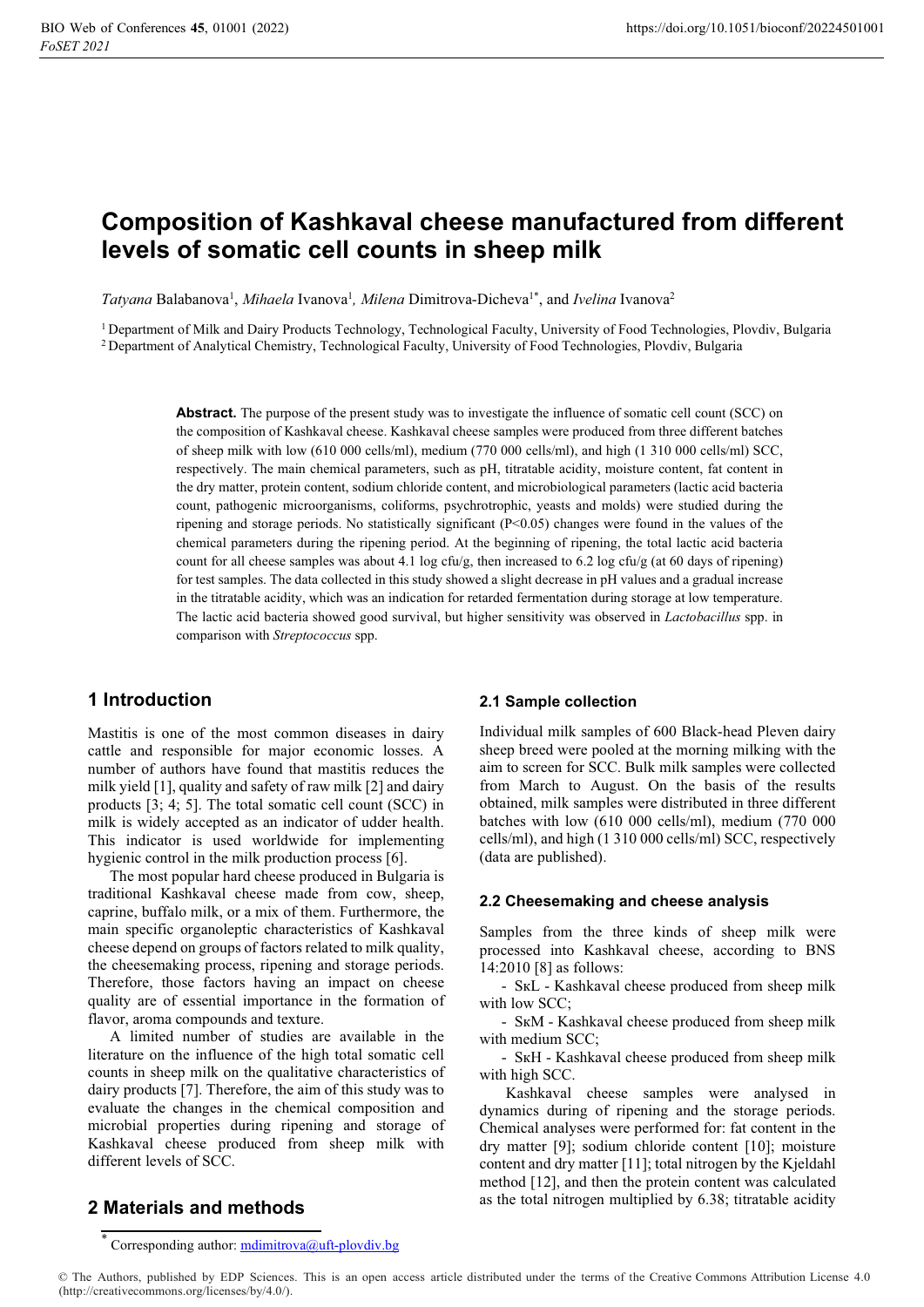(TA) by the Thorner's method [13], and potentiometric pH measurement: pH meter-7110 WTW (Germany).

 Microbial analyses were carried out on total lactic acid bacteria, according to [14]; psychrotrophic microorganisms [15]; coliforms [16], and total yeasts and molds [17]. The complete microbial composition analysis of the Kashkaval samples also included determination of pathogens like L. monocytogenes [18] and coagulasepositive Staphylococci [19].

#### 2.3 Statistical analysis

The resulting data were processed using the program Microsoft Excel 2010 (ANOVA). The results are presented as mean values  $\pm SD$  (n=3).

### 3 Results and Discussion

The changes in the chemical composition of Kashkaval cheese samples during the ripening and storage periods are given in Table 1 and Table 2, respectively.

The changes that occur in the chemical parameters during ripening at 9±1°С for 60 days are of crucial importance for the quality of Kashkaval cheese. The results show that in the study period the moisture content of the SkL, SkM and SkH samples varied between 42.0- 44.5%, and the dry matter content between 55.0-57.5%. A similar trend was observed for the indicators proteins, fat content in the dry matter, and salt content, whose values did not undergo significant changes. The results of this

study correspond with the results of Hachana et al., [20] where no significant differences were observed in moisture, fat, and total protein contents in mozzarella cheese samples prepared with milk consisting of different levels of SCC. For the purposes of the experiment, the storage process was carried out at  $3\pm1\degree$ C for 12 months. During the storage period, the experimental samples of Kashkaval cheese had standard chemical parameters. Despite the fact that Kashkaval cheese was produced with milk containing different SCCs (SkL, SkM and SkH), no statistically significant  $(P>0.05)$  changes in the values of the chemical parameters were established in this study. This was probably due to the fact that ripening and storage took place under vacuum in an oxygen-free environment.

The dynamics of the fermentation process of the Kashkaval samples during ripening and storage are presented in Fig. 1 and Fig. 2, respectively. Fermentation of lactose to lactic acid by the lactic acid bacteria is an essential process that is vigorous in the early stages of the cheesemaking process (biological maturation of milk, curdling, processing, heating, and cheddaring) and continues at a slower rate during ripening and storage. The resultant growth and activity of the lactic acid microflora correlated with the decrease in the active acidity (pH) and increase in the titratable acidity. As the data in Figs. 1a and 1b show, at the beginning of the ripening process the microbial population was in the range of 4.0 - 4.1 log, rising to 2 log by the end of the period. The pH values also decreased at a steady rate by about 0.5, and TA increased by approximately 20 °T.

|                  | <b>SkL</b>            |                |                | S <sub>K</sub> M | SкH            |                |  |  |  |
|------------------|-----------------------|----------------|----------------|------------------|----------------|----------------|--|--|--|
| <b>Indicator</b> | Ripening period, days |                |                |                  |                |                |  |  |  |
|                  |                       | 60             |                | 60               |                | 60             |  |  |  |
| MC, %            | $43.3 \pm 1.3$        | $42.6 \pm 1.4$ | $44.0 \pm 1.4$ | $42.5 \pm 1.3$   | $44.5 \pm 0.9$ | $44.1 \pm 1.5$ |  |  |  |
| DM, %            | $56.7 \pm 1.4$        | $57.4 \pm 1.3$ | $56.0 \pm 1.2$ | $57.5 \pm 1.1$   | $55.5 \pm 1.0$ | $55.9 \pm 1.4$ |  |  |  |
| $P, \%$          | $26.5 \pm 0.5$        | $27.0 \pm 0.4$ | $27.0 \pm 0.4$ | $27.5 \pm 0.5$   | $26.0 \pm 0.3$ | $26.5 \pm 0.4$ |  |  |  |
| FDM, $%$         | $49.4 \pm 0.4$        | $49.6 \pm 0.3$ | $51.8 \pm 0.4$ | $51.3 \pm 0.5$   | $54.0 \pm 0.3$ | $53.7 \pm 0.4$ |  |  |  |
| NaCl, $\%$       | $2.0 \pm 0.1$         | $2.1 \pm 0.1$  |                | $2.2 \pm 0.1$    | $2.2 \pm 0.1$  | $2.3 \pm 0.2$  |  |  |  |

Table 1 Chemical composition of Kashkaval cheese during ripening

MC – moisture content; DM – dry matter; P – protein; FDM – fat in dry matter.

Table 2 Chemical composition of Kashkaval cheese during storagе

|                  |                      | SкL            |                | S <sub>K</sub> M                 | SкH            |                |  |  |  |
|------------------|----------------------|----------------|----------------|----------------------------------|----------------|----------------|--|--|--|
| <b>Indicator</b> | Storage time, months |                |                |                                  |                |                |  |  |  |
|                  |                      | 12             |                | 12                               |                | 12             |  |  |  |
| MC, %            | $42.5 \pm 1.0$       | $41.9 \pm 1.1$ | $42.5 \pm 1.2$ | $42.0 \pm 1.3$<br>$44.0 \pm 1.2$ |                | $43.1 \pm 1.1$ |  |  |  |
| DM, %            | $57.5 \pm 1.3$       | $58.1 \pm 1.2$ | $57.5 \pm 1.4$ | $58.0 \pm 1.3$                   | $56.0 \pm 1.0$ | $56.9 \pm 1.5$ |  |  |  |
| $P, \%$          | $27.0 \pm 0.3$       | $27.1 \pm 0.5$ | $27.5 \pm 0.4$ | $27.6 \pm 0.3$                   | $26.5 \pm 0.2$ | $26.7 \pm 0.4$ |  |  |  |
| FDM, $%$         | $49.6 \pm 0.5$       | $49.5 \pm 0.4$ | $51.3 \pm 0.3$ | $51.3 \pm 0.4$                   | $53.7 \pm 0.5$ | $53.6 \pm 0.4$ |  |  |  |
| NaCl, $\%$       | $2.1 \pm 0.1$        | $2.2 \pm 0.2$  | $2.2 \pm 0.1$  | $2.3 \pm 0.2$                    | $2.3 \pm 0.1$  | $2.4 \pm 0.2$  |  |  |  |

MC – moisture content; DM – dry matter; P – protein; FDM – fat in dry matter.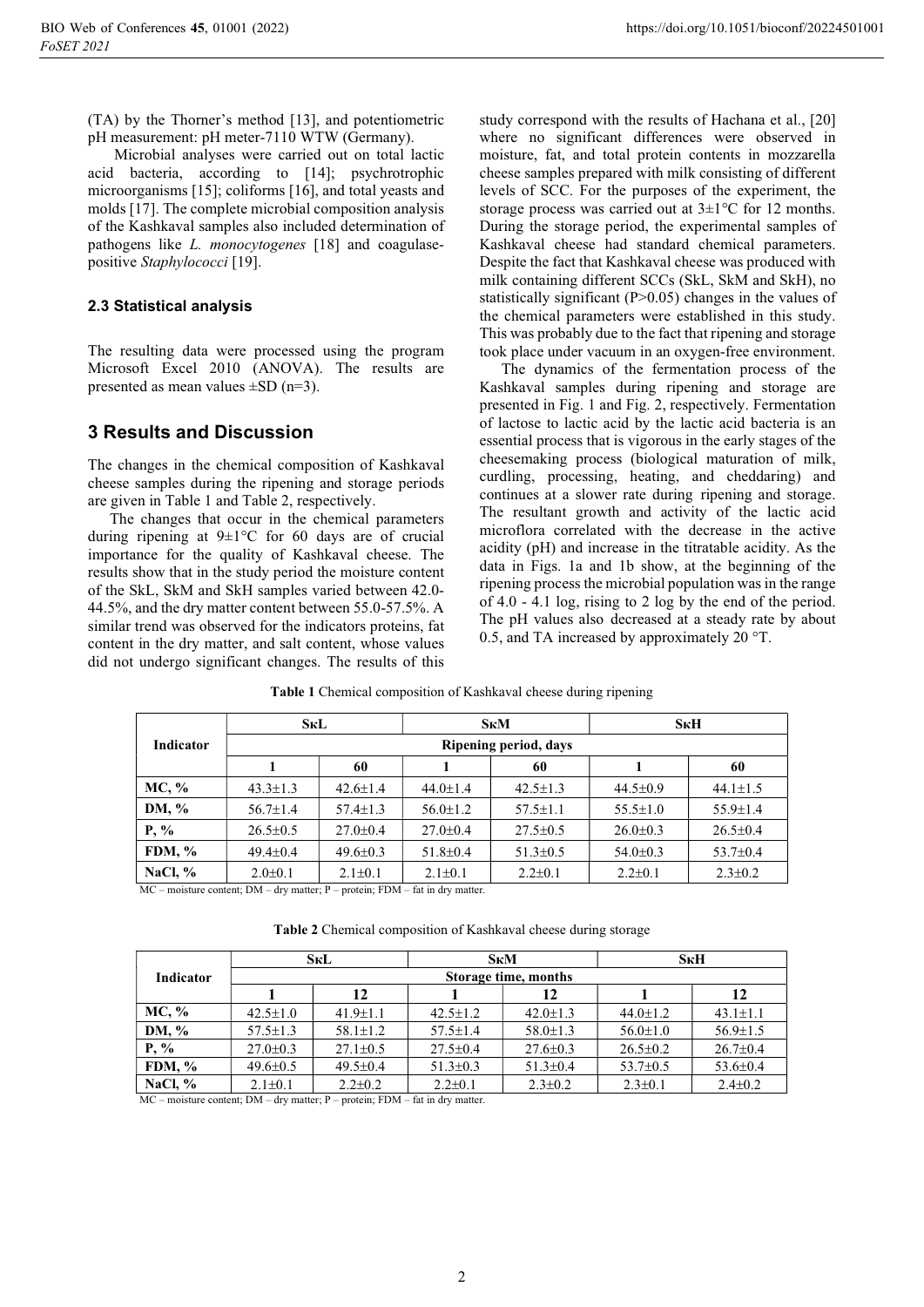

Fig. 1. Fermentation process of SkL (A), SkM (B) and SkH (C) during ripening. TA – titratable acidity; LAB – lactic acid bacteria.

There no significantly larger  $(P<0.05)$  increase in the starter microflora and TA was observed in the SkH samples (Fig.1c) and lower pH compared to samples SkL and SkM. The increase in the titratable acidity and the decrease in pH in the cheeses during ripening have been reported by a number of other authors [21; 22; 23]. The results of this study are not in agreement with those of Mazal et al., [24] who found that the pH value of milk was not affected by the SCC, therefore, the cheese produced from high-SCC milk presented significantly higher pH values during manufacture and a longer clotting time.

During storage, fermentation is slow due to the slow growth of the lactic acid microflora composed mainly of

thermophilic microorganisms. Somalis et al., [25] reported that in the production of hard Greek cheese made from sheep: goat milk mixture not only theorization of the milk at 60-67 °C for 30 s but also stretching the cheese curd in hot brine significantly reduce lactic acid bacteria. Figs. 2 a, b and c show that the increase in the titratable acidity was more intense than pH.



Fig. 2. Fermentation process of SkL (A), SkM (B) and SkH (C) during storage. TA – titratable acidity; LAB – lactic acid bacteria.

The reduction in pH was in the range of 0.3 while the increase in the titratable acidity was by 70 °T in the SkL and SkM samples. In sample SkH it is noteworthy that during the study period the titratable acidity increased by 90 °T, while pH changed by only 0.3 units. This is

3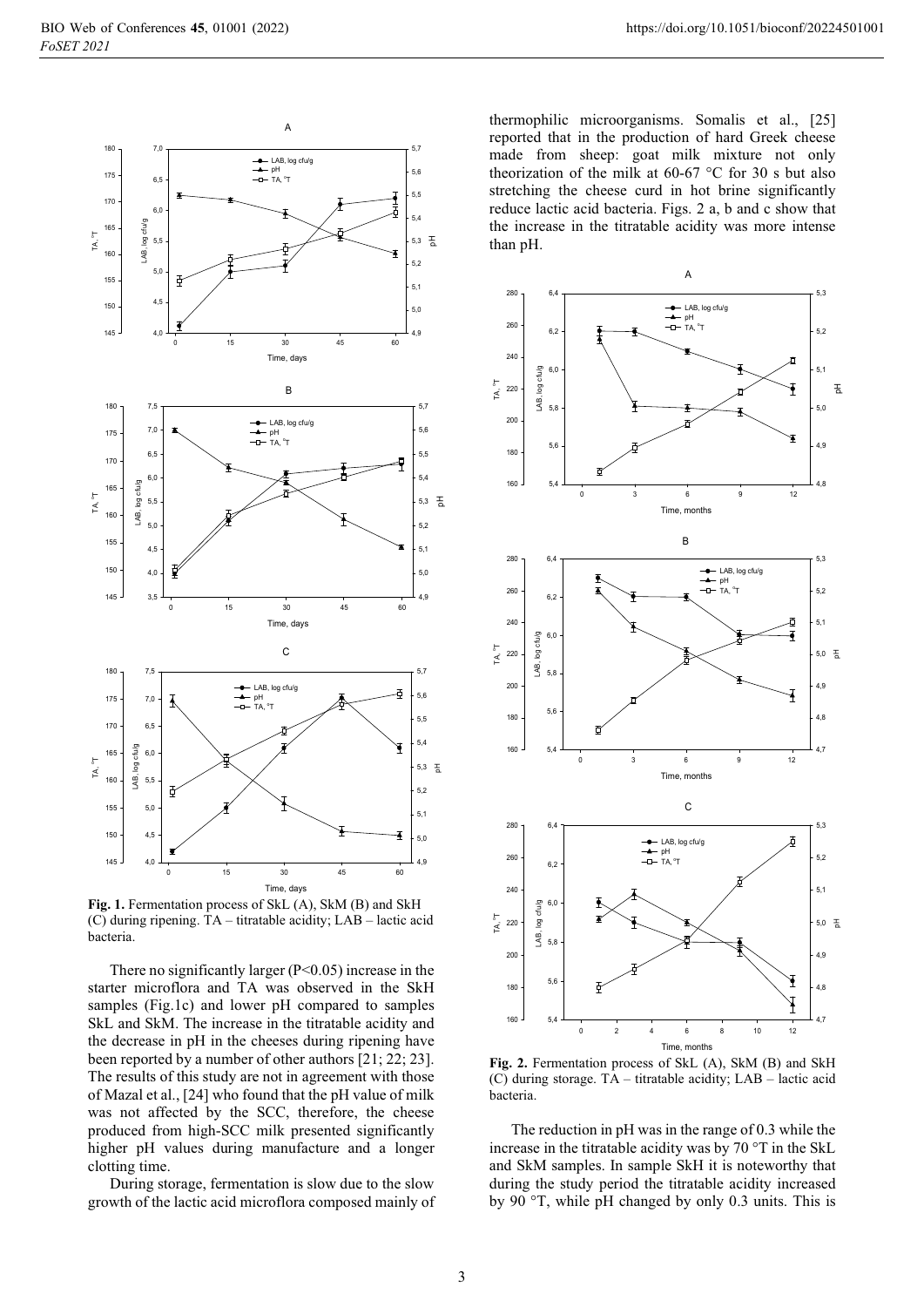probably due to the buffer capacity of ripe Kashkaval cheese. There were no statistically significant  $(P<0.05)$ changes in the number of lactic acid bacteria in the SkL and SkM samples, compared to their lower number in SkH.

The changes in the nonstarter microflora in samples of Kashkaval cheese from sheep milk during ripening and storage are given in Table 2. It was found that during the ripening period the number of psychrotrophic microorganisms increased by about 1 log in the SkL and SkM samples, and by 2 log in SkH. The more vigorous growth of this type of microorganisms was most likely due to the retarded lactic acid process, which correlated with the higher titratable acidity values and lower pH value. Furthermore, it was found that the inability of the starter microorganisms to grow and adapt to the medium during ripening also substantially contributed to the growth of psychrotrophs. Tripaldi et al., [26] reported that stretching the cheddared cheese curds in a saline solution resulted in low contamination of fresh cheese with pathogenic and hygiene marker microorganisms and no presence of Enterobacteriaceae or coliforms were found.

During storage, the number of psychrotrophic microorganisms increased by about 2 log in the three samples of Kashkaval cheese, with the highest value in the SkH sample. The growth of this type of microorganisms was favored by the fact that storage was carried out at temperatures optimal for their development. According to Farkye, [27] psychrotrophs (of the genera Pseudomonas, Aeromonas and Acinetobacter) are undesirable microorganisms in cheese, as they may contaminate the cheese via the technological equipment or post-processing contamination might occur leading to inferior quality of the final product, deviation of cheese colour and/or texture, or reduced shelf life.

In the experimental samples of Kashkaval cheese, no coli bacteria, molds, yeasts or pathogenic microorganisms were detected during the ripening and storage periods. The reported low levels of adventitious microorganisms in the samples were the result of good manufacturing and hygiene practices followed

throughout the cheesemaking process. The absence of undesirable adventitious microflora in the unripened product is an important prerequisite for the proper course of the ripening process. A study by Baruzzi et al., [28] found that storing mozzarella cheese at  $4.0 \pm 1.0^{\circ}$ C significantly increased the number of nonstarter microorganisms. The authors found that cheeses provide a good environment for the development of microorganisms, and the high moisture content and storage temperature above 1°C favour the growth of their population. Pappa et al., [29] reported that in fresh cheese the amount of detected yeasts was below 100 cfu/g but with the progress of the ripening process their amount increased and at the end of the study period reached a value not higher than 3 log cfu/g. However, the established values for molds remained negligibly low  $\leq 50$  cfu/g.

# 4 Conclusion

The results of this study have led to the conclusion that during ripening at 9±1°С for 60 days and storage at 3±1°C for 12 months somatic cell counts did not affect the chemical parameters (such as moisture content, dry matter, fat content in the dry matter, total protein and salt content) of Kashkaval cheese samples. During the same period SkH cheese samples had a significantly lower lactic acid bacteria count and pH values, and higher titratable acidity compared to SkL and SkM samples. The number of psychrotrophic microorganisms in Kashkaval cheese from sheep milk with high SCC (SkH) was highest compared with SkL and SkM samples. No coli bacteria, molds, yeasts or pathogenic microorganisms were detected in all samples during the ripening and storage periods. Further studies are needed to determine the influence of SCC on the dynamics of proteolysis and lipolysis during ripening and storage, and the sensory acceptability of the final cheese product.

Acknowledgements: This study was carried out with the financial support of the Scientific Investigation Section Project 03/20-H, Science Fund, University of Food Technologies, Plovdiv, Bulgaria.

| <b>Nonstarter</b><br>microflora,<br>Log cfu/g | <b>SKL</b>            |               | S <sub>K</sub> M |               | S <sub>K</sub> H |               | <b>SкL</b>             |               | S <sub>K</sub> M |               | S <sub>K</sub> H |               |
|-----------------------------------------------|-----------------------|---------------|------------------|---------------|------------------|---------------|------------------------|---------------|------------------|---------------|------------------|---------------|
|                                               | Ripening period, days |               |                  |               |                  |               | Storage period, months |               |                  |               |                  |               |
|                                               |                       | 60            |                  | 60            |                  | 60            | 1                      | 12            |                  | 12            | ш                | 12            |
| Psychrotrophic<br>microorganisms              | $3.1 \pm 0.1$         | $4.3 \pm 0.4$ | $3.2 \pm 0.3$    | $4.4 \pm 0.3$ | $3.2 \pm 0.2$    | $5.3 \pm 0.3$ | $4.3 \pm 0.4$          | $6.3 \pm 0.2$ | $4.4 \pm 0.3$    | $6.4 \pm 0.4$ | $5.3 \pm 0.3$    | $7.2 \pm 0.2$ |
| Yeast and mold                                | <10                   | <10           | <10              | <10           | <10              | <10           | <10                    | <10           | <10              | <10           | <10              | <10           |
| Coliforms                                     | ND                    | ND            | ND               | ND            | <b>ND</b>        | ND            | ND                     | ND            | ND               | ND            | ND               | ND            |
| Listeria<br>monocytogenes                     | N <sub>D</sub>        | ND            | ND               | ND.           | ND.              | ND            | ND                     | ND.           | ND.              | ND            | ND               | ND.           |
| Coagulase-<br>positive<br>staphylococci       | ND.                   | ND            | ND               | ND            | <b>ND</b>        | ND            | ND.                    | ND            | ND.              | ND            | ND               | ND            |

Table 2. Survival of nonstarter microflora in Kashkaval from sheep milk during ripening and storage

## References

1. T. Halasa, K. Huijps, O. Østerås, H. Hogeveen, Vet. Quart. 29, 18-31 (2007)